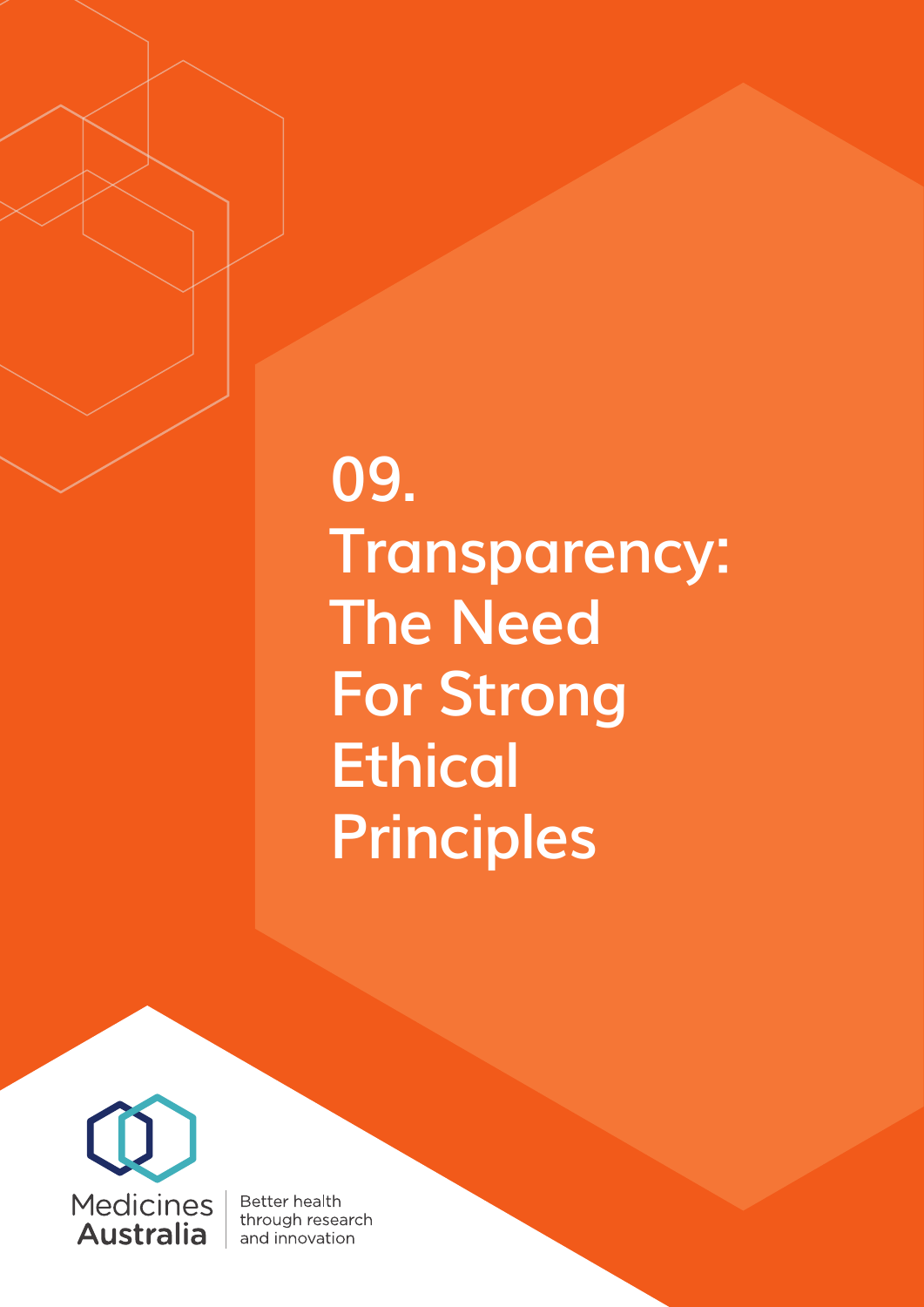# **The Medicines Australia Code Of Conduct**

Medicines Australia represents the research based pharmaceutical industry in Australia. Our members invent, discover, develop, manufacture and supply innovative medicines, vaccines and biotherapeutics that prevent, treat and cure diseases and other conditions. Members undertake this work guided by strong ethical principles and as transparently as possible, to build trust with stakeholders regarding all their activities.

The Code of Conduct is a self-regulatory scheme that sets the standards for the ethical conduct, marketing and promotion of prescription pharmaceutical products in Australia. It complements the legislative requirements of the Therapeutic Goods Act and the Therapeutic Goods Regulations 1990. It is a TGA imposed condition of registration of therapeutic goods that the promotion of all prescription products (whether by a member company of Medicines Australia or nonmember) complies with the requirements of the Medicines Australia Code of Conduct.<sup>1</sup>

To provide guidance on these activities, Medicines Australia established the Code of Conduct in 1960 and has continued to revise and develop it ever since. The current Code is Edition 18, with Edition 19 under consideration for introduction in 2020. The Code of Conduct can be found on the Medicines Australia website here: https://medicinesaustralia.com.au/code-ofconduct/code-of-conduct-current-edition/

#### **The Medicines Australia Code Of Conduct**

Advertising registered prescription medicines to consumers is not permitted under the Therapeutic Goods Act 1989. However, advertising to health professionals is permitted within the scope of the legislation. Unregistered therapeutic goods, not entered on the Australian Register of Therapeutic Goods (ARTG) may not be advertised in Australia to consumers or healthcare professionals.

The Code of Conduct provisions include standards for appropriate advertising, the behaviour of medical representatives and relationships with healthcare professionals. It forms part of a global industry effort to ensure ethical business practices, accountability and transparency of the medicines industry.

The current edition of the Code of Conduct was developed through broad consultation with peak bodies over more than two years and has been authorised by the Australian Competition and Consumer Commission (ACCC). The ACCC has authorised successive Medicines Australia Codes of Conduct since 2003.



### **Operation Of The Code Of Conduct**

Medicines Australia member companies are subject to the Medicines Australia Code of Conduct. Where a breach of the Code of Conduct is suspected, a complaint can be lodged with the Code of Conduct Committee. The Code of Conduct Committee is an independent body chaired by a trade practices lawyer. Companies found to have breached the Code of Conduct can be fined up to \$300,000, depending on the circumstances and nature members can decline to have complaints of the infringement.

Medicines Australia invites scrutiny of these activities. We encourage people to lodge a complaint with the independent Code

of Conduct Committee where they think company behaviour may be inconsistent with the Code.

As the TGA require compliance with the Medicines Australia Code of Conduct as a condition of registration of a prescription medicine, we strongly contend that this compliance should extend to the entirety of the Code. This includes being subject to transparency of conduct, adjudication of complaints and sanctions. Presently, nonheard by the independent Code of Conduct Committee, which creates an uneven playing field.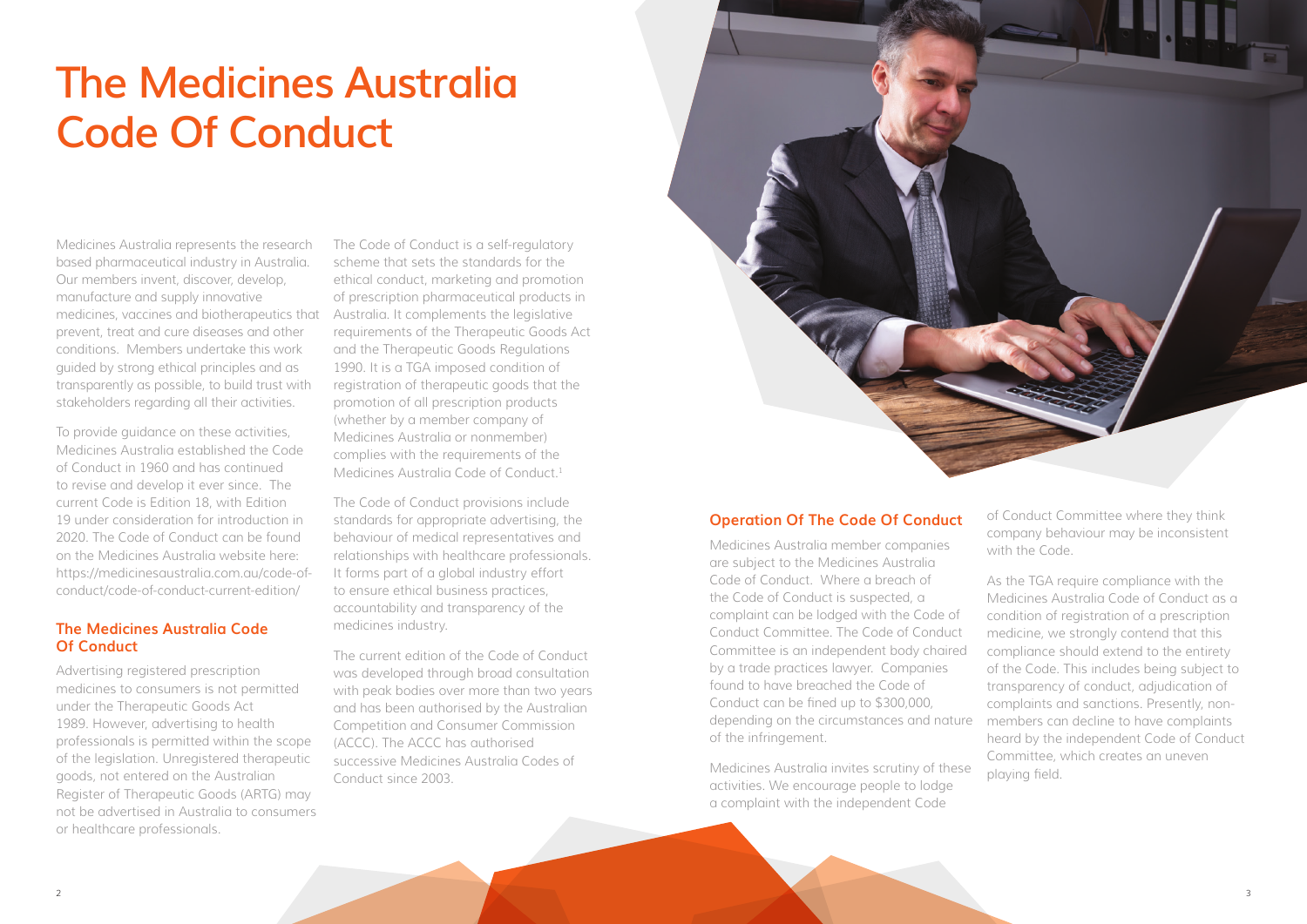- The provision of gifts and inducements, entertainment, and lavish hospitality to healthcare professionals are banned
- Promotional materials that inaccurately represent the data about a prescription product's quality, safety and efficacy are banned
- Activities that encourage patients to seek a prescription for a medicine are banned.

Medicines Australia is a strong advocate for transparency. This includes transparency of payments and other transfers of value provided by the Australian medicines industry to healthcare professionals and health consumer organisations. This disclosure should assist the general public to better understand the nature and extent of programs we support in the interest of improving quality use of medicines, advancing patient care and supporting our local communities.

- Fees paid to healthcare professional consultants, or to their employers on their behalf, for their services. This includes, all consultancy services provided in relation to educational meetings, preparation of promotional materials or product position papers, assistance with training or any other advice to the company. It includes any accommodation and/or airfares associated with providing the consulting service. This does not include payments to consultants in relation to research and development work, including the conduct of clinical trials.
- Fees paid to healthcare professionals as Advisory Board members. This includes all sitting fees, accommodation and airfares associated with the activities of the Advisory Board.

Healthcare professionals help to educate patients about medicines and their safe ongoing use. Exchanging knowledge and skills leads to better treatments and increases a healthcare professional's expertise, which means that patients can be even more confident they are getting the best of care. Payments and transfers of value to healthcare professionals which form part of this exchange must be reported by member companies.

#### **These include:**

- Fees paid to healthcare professionals for speaking at an educational meeting or event.
- Sponsorship of a healthcare professional to attend an educational event. Reportable sponsorships are any airfare, accommodation or registration fees for the event.

**Under the Code, which sets the standard for ethical business practices, conduct that could inappropriately influence healthcare professionals is prohibited:** 

# **Areas covered by the Code of Conduct include:**

- The nature and availability of information of concerning medicines
- Acceptable and unacceptable material advertisements, brand name reminders, competitions, gifts and offers – used to discuss information concerning medicines
- The standard of conduct required of Member company representatives
- Member company involvement in medical educational symposia, congresses and satellite meetings
- Permissible company sponsorships
- Relationship with the general public
- Relationship with healthcare professionals
- Administration of the Code complaints process, sanctions and appeals
- Monitoring of company activities
- Compliance Procedures
- Reporting and transparency requirements.

# **Transparency: Health Care Professionals.**

# **Transparency: Payments To Healthcare Professionals & Health Consumer Organisations.**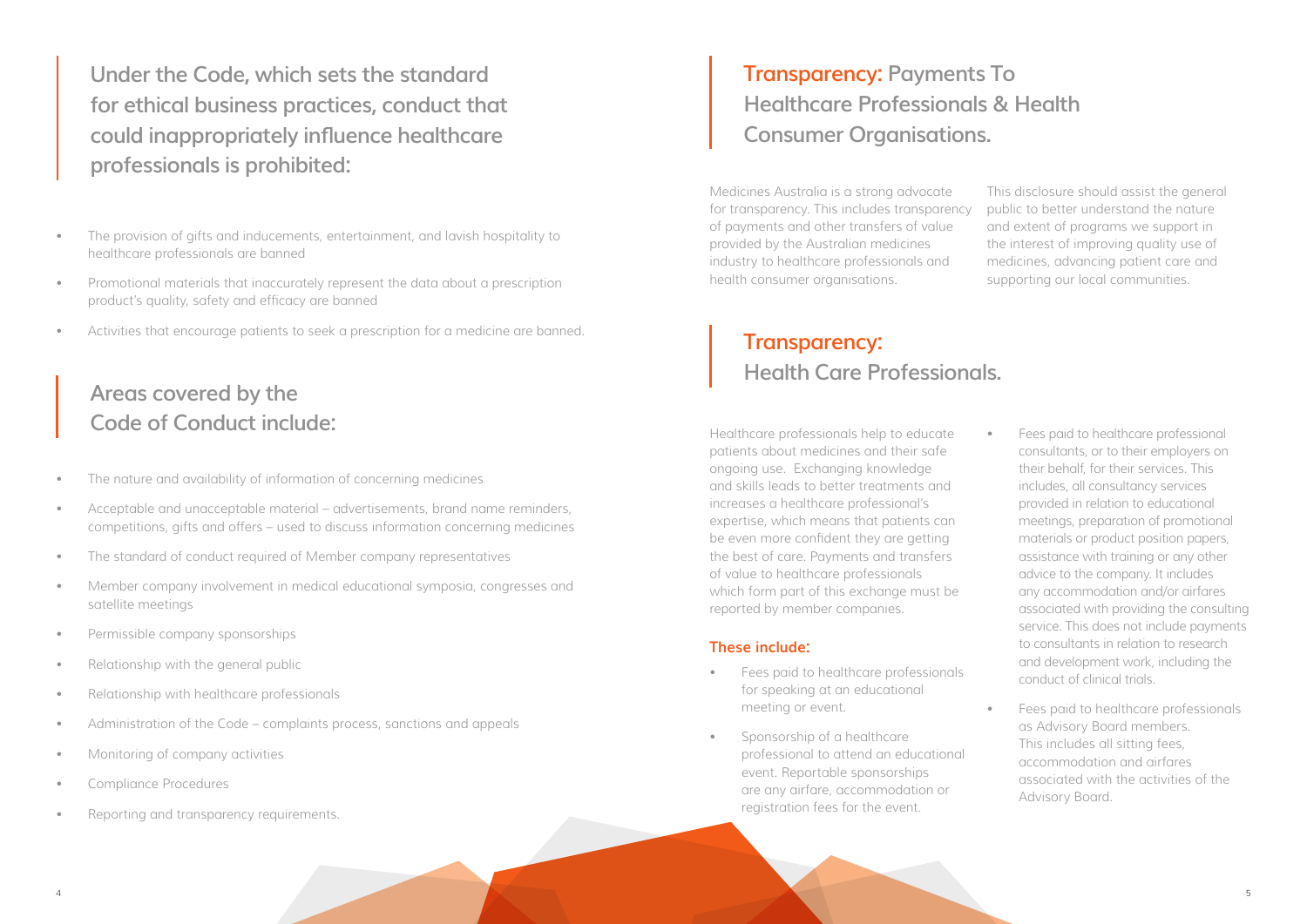To increase the ease of access to these reports, Medicines Australia has developed a Central Reporting System (CRS). The CRS enables the public to access information on payments and transfers of value from all companies to healthcare professionals, from a single location via the internet, and

will be able to search information related to specific healthcare professionals if desired.

The CRS can be accessed here www.DisclosureAustralia.com.au and was launched on 30 August 2019.

Health Consumer Organisations (HCOs) are not-for-profit organisations that represent the interests and views of patients and consumers of healthcare. They may range from small volunteer groups to large organisations, and generally promote views that are independent of government, the pharmaceutical industry and professional health service providers.

Medicines Australia recognises and supports positive and beneficial relationships between industry and HCOs. Companies may enter relationships with HCOs with the objective of enhancing the quality use of medicines and supporting better health outcomes for the Australian community.

- the name of the HCO; and
- a description of the nature of the support that is sufficiently complete to enable the average reader to form an understanding of the nature of the support; and
- the monetary value of financial support and of invoiced costs. For significant nonfinancial support that cannot be assigned a meaningful monetary value, the published information must describe clearly the non-monetary value that the HCO receives.

Fees paid to healthcare professionals for the purpose of market research where the identity of the healthcare professional is known to the company that contracted the market research.

Where a healthcare professional requests a monetary payment for any of the above to be made to a third party, these payments

> Through collaboration between Medicines Australia, the Consumers Health Forum of Australia and other health consumer organisations, a set of guidelines Working Together – A Guide to relationships between Health Consumer Organisations and Pharmaceutical Companies https:// medicinesaustralia.com.au/community/ working-together-guide/ has been developed. Companies must consider these principles when forming relationships with HCOs.

#### **Each company must provide to Medicines Australia for publication on its website, a report listing the HCOs to which it provides financial support and/or significant direct/ indirect non-financial support. The published report must include:**

must still be disclosed for the individual healthcare professional.

Member Companies are required to give notice to healthcare professionals when engaging with them that they should reasonably expect that all reportable payments or transfers of value will be disclosed for each healthcare professional, by name.

# **The reports of these interactions are currently published on the member companies' web sites and include the following details:**

- Date of the event or provision of service
- The healthcare professional's full name
- The type of healthcare professional
- The healthcare professional's practice address
- The type of service (Advisory Board, educational event speaker etc)
- The type of event or activity
- To whom the payment or transfer of value was made
- The amount of the payment or transfer of value

### **Centralised Reporting System.**

# **Transparency: Health Consumer Organisations.**